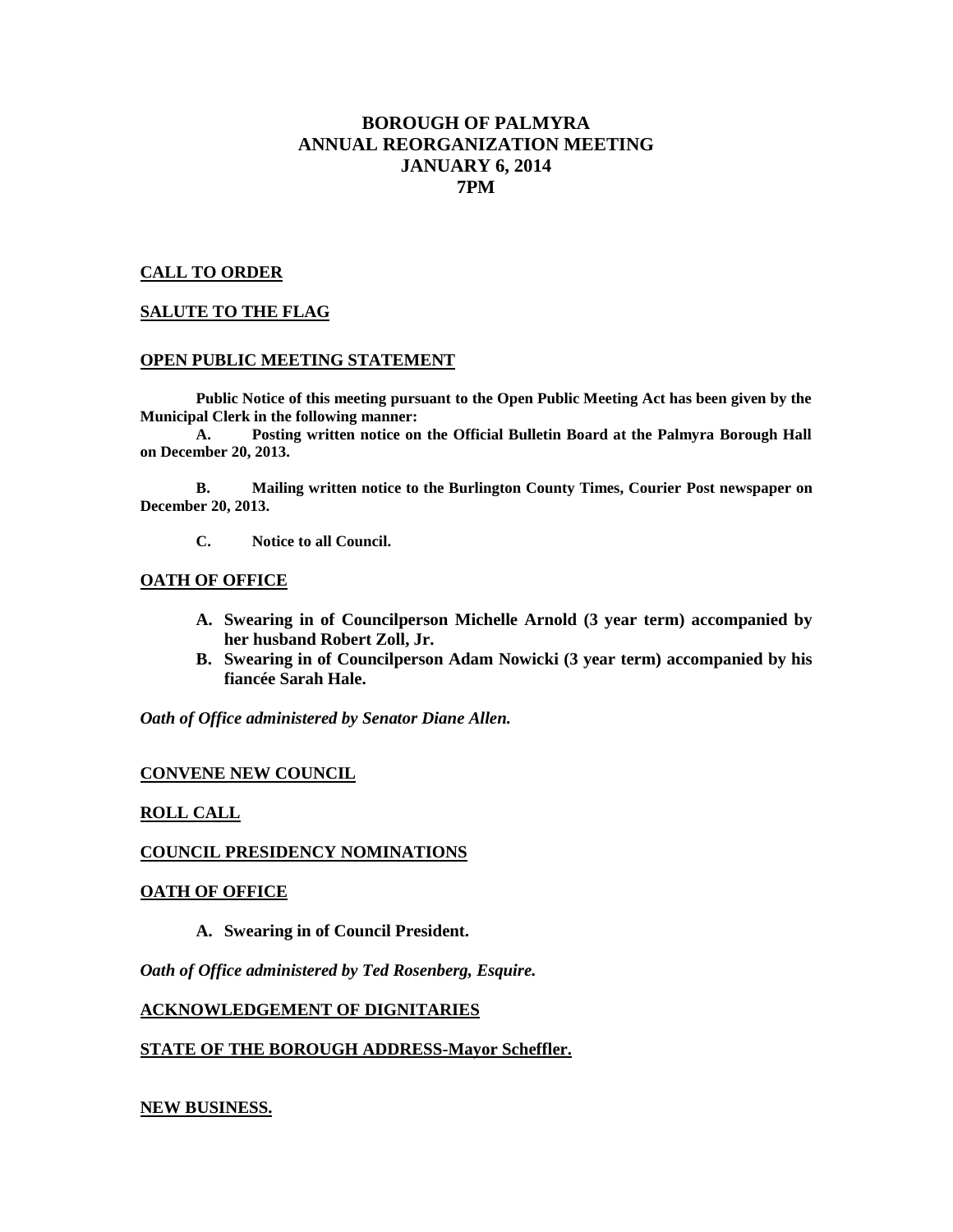- **A. Council Committee Appointments.**
- **B. Mayor's Annual Appointments.**
- **C. Annual Citizen Appointments.**
- **D. Notice of Annual Council Scheduled Meetings and Works Sessions.**

**RESOLUTIONS.**

**Consent Agenda- Resolution 2014-1 to Resolution 2014-37 will be enacted as a single motion, if any resolution needs additional discussion it will be removed from the consent agenda and voted on separately.** 

- **A. Resolution 2014-1, Resolution To Confirm Mayor's Appointments.**
- **B. Resolution 2014-2, Resolution Authorizing The Appointment of Bowman As Auditor.**
- **C. Resolution 2014-3, Resolution Authorizing The Appointment of Ted Rosenberg, Esquire As Solicitor.**
- **D. Resolution 2014-4, Resolution Authorizing The Appointment of William Kirchner, Environmental Resolutions As Municipal Engineer.**
- **E. Resolution 2014-5 Resolution Authorizing The Appointment of Dave Gerkens of Community Grant, Planning and Housing Services as Borough Grant Coordinator and Planner.**
- **F. Resolution 2014-6, Resolution Authorizing The Appointment Of Community Grant, Planning and Housing Services As The Administrator Of The Palmyra Housing Rehabilitation Program(RCA).**
- **G. Resolution 2014-7, Resolution Authorizing The Appointment of Andrew Smith, Esquire as Prosecutor.**
- **H. Resolution 2014-8,Resolution Authorizing The Appointment Of Any/all Other Municipal Prosecutors in Burlington County as the Substitute Prosecutor.**
- **I. Resolution 2014-9, Resolution Authorizing Appointment of James Fattorini, Esquire as Public Defender.**
- **J. Resolution 2014-10, Resolution Appointing Environmental Resources Management as Environmental Engineers/Consultant.**
- **K. Resolution 2014-11, Resolution Authorizing Appointment of William Kirchner, Environmental Resolutions, Inc. as Sewer Engineer.**
- **L. Resolution 2014-12, Resolution Authorizing Appointment Of Mark S. Ruderman, Esquire as Labor Counsel.**
- **M. Resolution 2014-13, Resolution Authorizing Appointment Of Capehart Scatchard as Bond Counsel.**
- **N. Resolution 2014-14, Resolution Appointing Brian J. Monaghan, T.C. Irons/Haines & Haines Insurance Agency Management Inc. as Risk Management Consultant.**
- **O. Resolution 2014-15, Resolution Appointing John Gural As Burlington County JIF Fund Commissioner.**
- **P. Resolution 2014-16, Resolution Appointing Barbara A. Sheipe As Burlington County JIF Alternate Fund Commissioner.**
- **Q. Resolution 2014-17, Resolution Appointing John Gural As Burlington County JIF Claims Coordinator.**
- **R. Resolution 2014-18, Resolution Appointing Tracy Kilmer As Burlington County JIF Safety Coordinator.**
- **S. Resolution 2014-19, Resolution Appointing Mindie Weiner As Lead Tax/Sewer Clerk And General Clerk For The Borough Of Palmyra At An Annual Salary Of \$28,400.**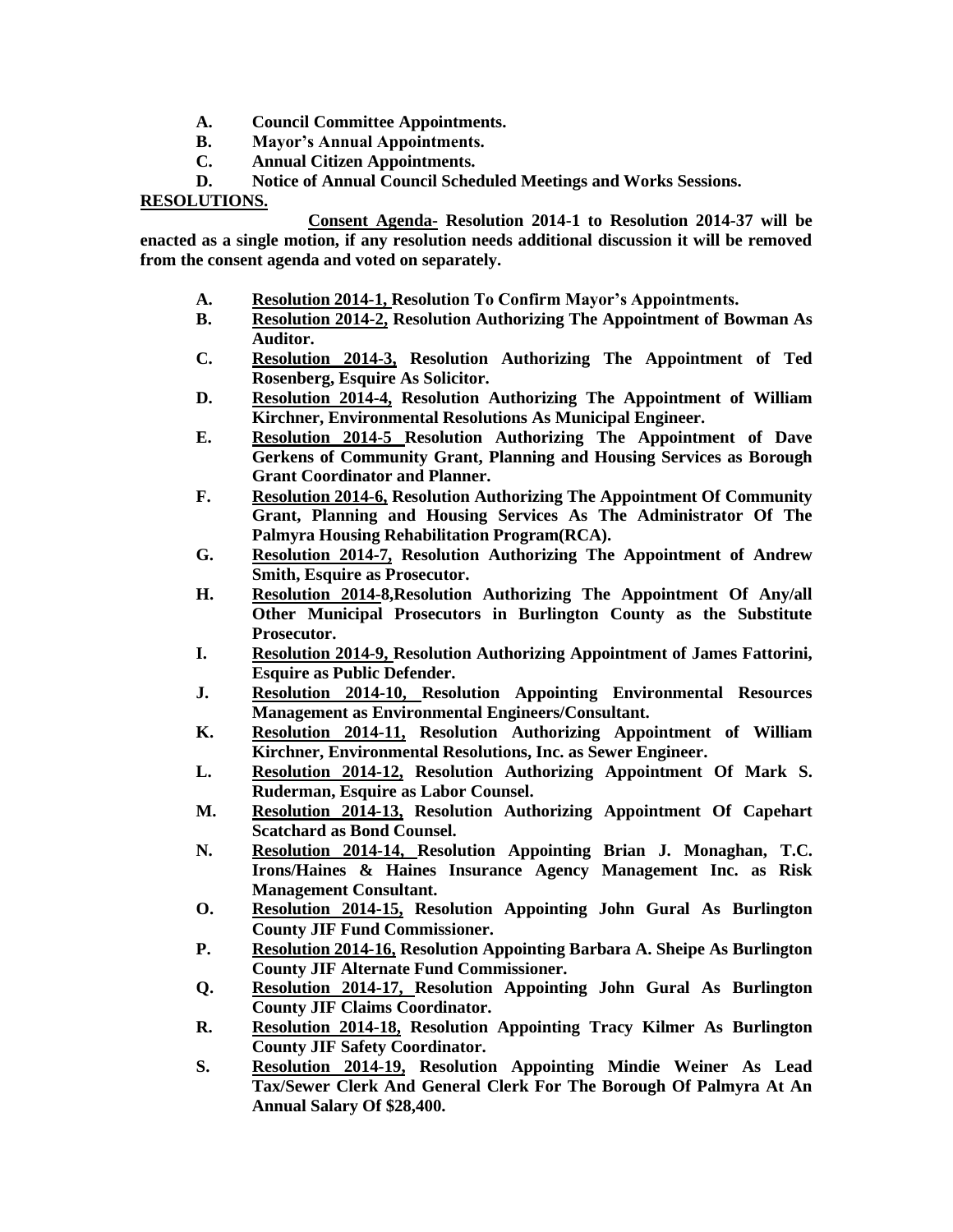- **T. Resolution 2014-20, Resolution Appointing John Gural As Administrator For The Borough Of Palmyra At An Annual Salary Of \$78,030.00.**
- **U. Resolution 2014-21, Resolution Appointing John Gural As Acting Chief Financial Officer Till February 3, 2014 At No Additional Salary.**
- **V. Resolution 2014-22, Resolution Appointing Donna Condo As Chief Financial Officer/Qualified Purchasing Agent For The Amount Of \$52,000 Effective February 3, 2014.**
- **W. Resolution 2014-23, Resolution Designating The Burlington County Times, the Courier Post as the legal newspaper and GovDeals as the legal auction for vehicles and property.**
- **X. Resolution 2014-24, Resolution Authorizing The Mayor to Execute Contracts With All Appointed Professionals after review and approval of the Solicitor and Chief Financial Officer.**
- **Y. Resolution 2014-25, Resolution Authorizing The Funding Of The Borough Of Palmyra Share Of The MACCS Contract With Central Jersey Waste & Recycle, Inc. For Basic Services Solid Waste And Republic Services Of Mount Laurel For Bulk Collection.**
- **Z. Resolution 2014-26, Resolution Creating An Ad-Hoc Committee For Public Events And Appointing Gina Ragomo Tait As Chairperson.**
- **1. Resolution 2014-27, Resolution Appointing Crossing Guards For The Borough of Palmyra For 2014.**
- **2. Resolution 2014-28, Resolution Appointing John Gural As Hearing Officer For Non-Uniformed and Appointing Robert Verry As Hearing Officer For Uniformed Employees.**
- **3. Resolution 2014-29, Resolution Appointing SLEO Officers For The Palmyra Police Department.**
- **4. Resolution 2014-30, Resolution Authorizing The Temporary Budget Appropriations.**
- **5. Resolution 2014-31, Resolution Approving A Cash Management Plan.**
- **6. Resolution 2014-32, Resolution Fixing The Rate Of Interest To Be Charged On Delinquent Taxes and Sewer Payments and Assessments.**
- **7. Resolution 2014-33, Resolution Awarding Maintenance Contract To Municipal Maintenance For Wastewater Treatment Plant In The Amount Of \$123,561.00.**
- **8. Resolution 2014-34, Resolution Awarding Collection System Repair Contract To Root 24, Inc. For Sewerage Treatment Plant In The Amount Of \$24,996.00.**
- **9. Resolution 2014-35, Resolution Awarding To Contract GenServe For Generator Preventative Maintenance For The Sewer Treatment Plant In The Amount Of \$4,465.00.**
- **10. Resolution 2014-36, Resolution Awarding Contract For 2014 Transportation and Disposal Of Sludge To Franc Environmental Inc. In The Amount Of \$.0785 Per Gallon.**
- **11. Resolution 2014-37, Resolution Awarding Contract For 2014 HVAC Maintenance Contract To Air Systems Maintenance Inc. In The Amount Of \$18,616.00 Which Includes Borough Hall, Community Center, PW Garage, Sewer Plant, Pump Stations And Legion Field Concession Stand.**

# **ORDINANCE ON FIRST READING.(public hearing January 21, 2014).**

**A. Ordinance 2014-1, An Ordinance Of The Borough Of Palmyra Providing For Improvements To And The Acquisition Of Equipment For Use By The**